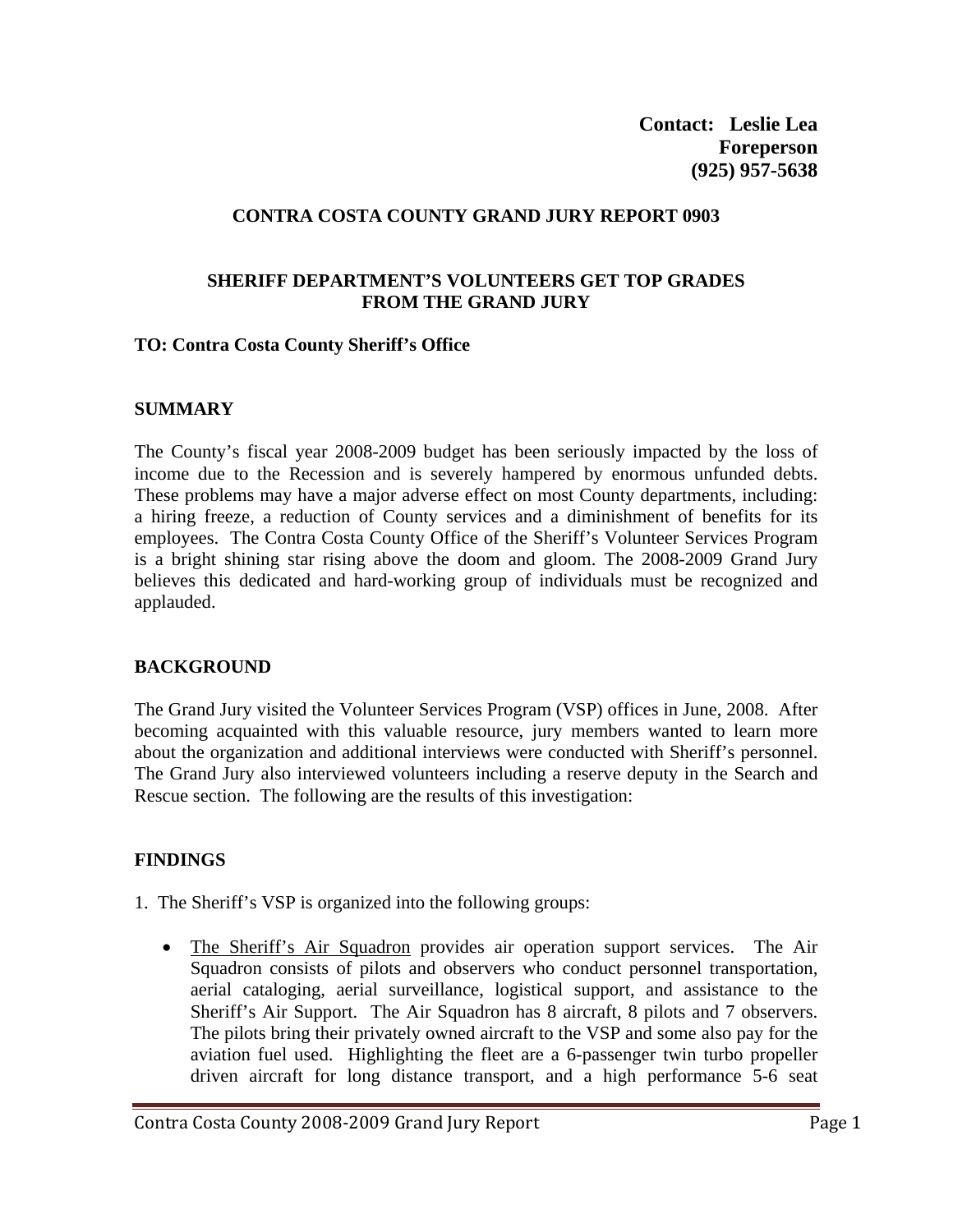helicopter. One volunteer has recently acquired a larger jet aircraft that requires two pilots and it may be added to the Sheriff's VSP inventory in the near future. Should it be used, its deployment will be limited to major crisis or war. In the calendar year 2007, the Air Squadron members contributed 557 hours of service. The members range in age from 30 to 70 years.

- The Sheriff's Explorer Program is conducted under the auspices of the Boy Scouts of America. The Explorer Program provides members with experience and training in law enforcement. The Explorers participate in public events, provide traffic control, and serve in other ancillary functions. In 2007, the Explorers contributed 5,865 hours of service. The Explorers range in age from 14 to 21 years.
- The Sheriff's Dive Team provides underwater services. Members of the Dive Team are highly trained and certified divers. As requested, the Dive Team activities include body recovery, evidence searches, vehicle recovery and swift water rescue. In 2007, members of the Dive Team contributed 550 hours of service. The Dive Team members range in age from 40 to 70 years.
- The Sheriff's Medical Support Team consists of volunteers with specialized medical training who are prepared to respond during times of emergency or disaster. The Medical Support Team is also trained to deploy in support of the Mobile Field Force and the SWAT team during training or active deployment. This team also provides specialized medical training to the first responders of the Search and Rescue Team. Member retention is difficult for this team due to the monetary loss incurred by medical professionals who contribute time to train with the team. In 2007, members of the Medical Support Team contributed 250 hours of service. The three members of the team range in age from 30 to 50 years.
- The Sheriff's Food Service Unit provides meals to units during extended operations and supports overnight training missions of the other volunteer service units. Events include: SWAT operations, in line-of-duty deaths, search and rescue activations, and other Sheriff's Department functions. In 2007, the Food Service Unit contributed 550 hours of service. The team members, who range in age from 30 to 60 years, are led by a Volunteer Food Service professional. Plans are in place to expand this unit.
- The Sheriff's Reserve Deputy Program provides support for all divisions within the department. Reserve Deputies operate and supplement the daily operations of the Field Services Unit by providing: transportation services, off-road vehicle support, and crime scene support. They assist in many search and rescue functions, and serve at hundreds of community events throughout the year providing operational support, traffic control and event security. Security for the Contra Costa County Fair is provided solely by the Reserve Deputy Program. In 2007, Reserve Deputy Program personnel contributed more than 22,000 hours of service. Its 65 members range in age from 21 to 75 years.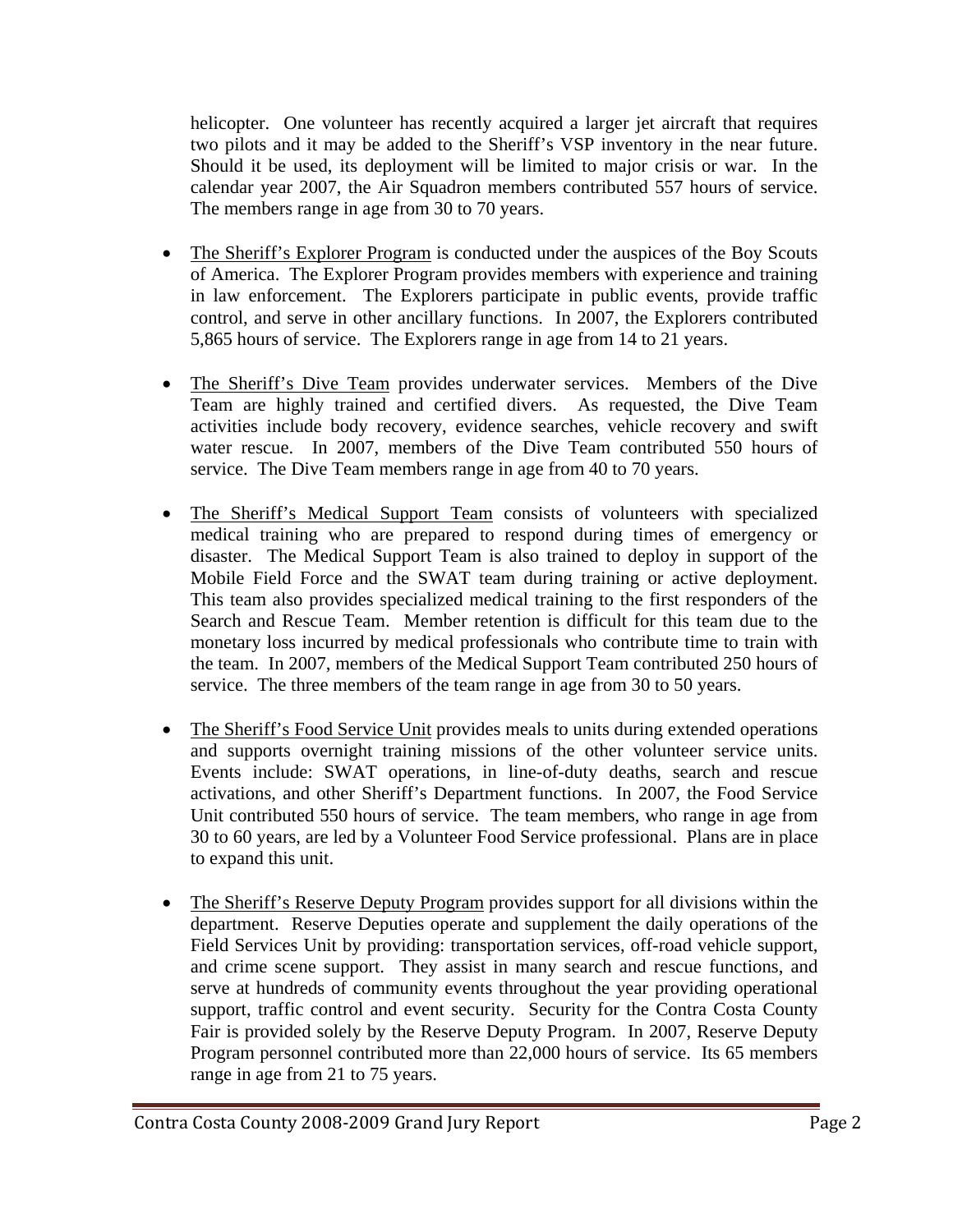- The Sheriff's Search and Rescue Team is well known throughout the state for its search and rescue efforts. It is regularly called to assist throughout California, including Yosemite and other high risk situations. In addition to responding to routine missing person calls or lost child calls, the team is in a constant training mode. Currently the team is working toward Mountain Rescue Association accreditation and expects to receive it in early 2009. The team operates its own training academy for new members as well as for those who are preparing for advancement assignments. In 2007, the team contributed over 45,000 hours of service. The program's 211 members range in age from 14 to 60 years.
- The Sheriff's Amateur Radio Communications Team (also known as ARC) primarily provides communication support to all department operations. Team members provide essential communications for events and operations, and ultimately support the Office of the Sheriff in times of disaster by providing an alternate means of communication when the normal systems are overloaded or destroyed. In addition they also support the Sheriff's emergency mobile command center. In 2007, the team contributed over 2,000 hours of service. The 22 members of the team range in age from 40 to 60 years.
- The Sheriff's Radio Amateur Civil Emergency Service (also known as RACES) Team provides communications for all of the emergency operations centers within Contra Costa County. Members are all licensed amateur radio operators (also known as HAMS). During times of disaster the team establishes and supplements communication networks. In 2007, they contributed nearly 4,000 hours of service. The team has 124 members ranging in age from 35 to 70 years.
- The Sheriff's Chaplaincy Program provides spiritual guidance and counseling as needed to all members of law enforcement and the community. Chaplains participate in community events, ride along with deputies on patrol, and assist during times of crisis. In 2007, members contributed in excess of 3,500 hours of service. The 35 members of the team range in age from 40 to 70 years.
- The Sheriff's Auxiliary Volunteer Extended Services (SAVES) program provides assistance to all areas of the Office of the Sheriff. SAVES members can be found providing essential services to the Crime Lab, the Coroner, Field Operations Bureau, and Emergency Services Support Unit. In 2007, members contributed over 15,000 hours of service. The team's 135 members range in age from 18 to 75 years.

2. There are about 500 individuals in the Sheriff's 11 volunteer programs. Approximately fifteen percent are women. The services rendered by these volunteers are equivalent to about 50 full time paid positions yearly. If the County had to pay for the services provided by all of these volunteers it would cost in the vicinity of \$5,000,000.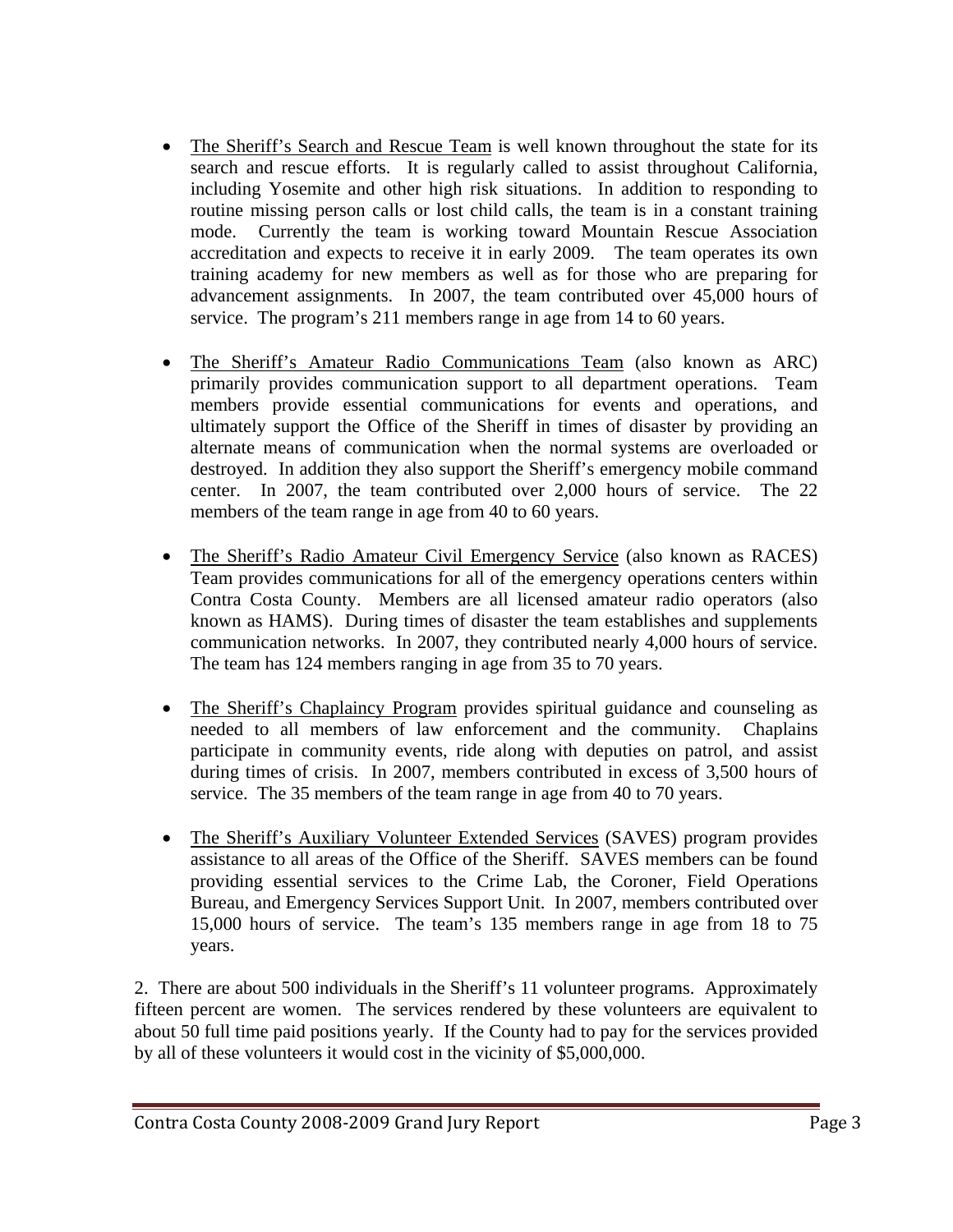3. The 500 volunteers are supervised by two county employees.

4. All volunteers are extensively screened. This process includes a Department of Justice background check, a DMV report, and fingerprinting. Reserve Deputy Sheriffs must undergo the same physical, psychological and academic testing as regular Police Officers.

5. All volunteers are trained for emergency responses in their respective programs. The Search and Rescue Team members, for example, must successfully complete training on the Search and Rescue Mutual Aid-Ground Searcher Guidelines before they can be certified to become eligible to participate in search and rescue missions.

6. The Search and Rescue Team members pay for some of their own rescue gear, which can be costly. It is not unusual for team members to incur costs of \$1000 to \$2000 during their first year.

7. The county provides the first uniform for volunteers and also pays an annual uniform allowance of \$150 - if there is adequate money in the budget.

8. The Reserve Deputy Program members provide services for events not normally budgeted by the County Sheriff's Department. They are not paid for these services.

9. Most volunteers maintain their volunteer status and do not apply to become a sworn Deputy Sheriff.

10. The longest tenured volunteer has 35 years of dedicated service and pictured below is the oldest volunteer in the program, a retired deputy sheriff sergeant who is 75 years old.



Contra Costa County 2008-2009 Grand Jury Report **Page 4**